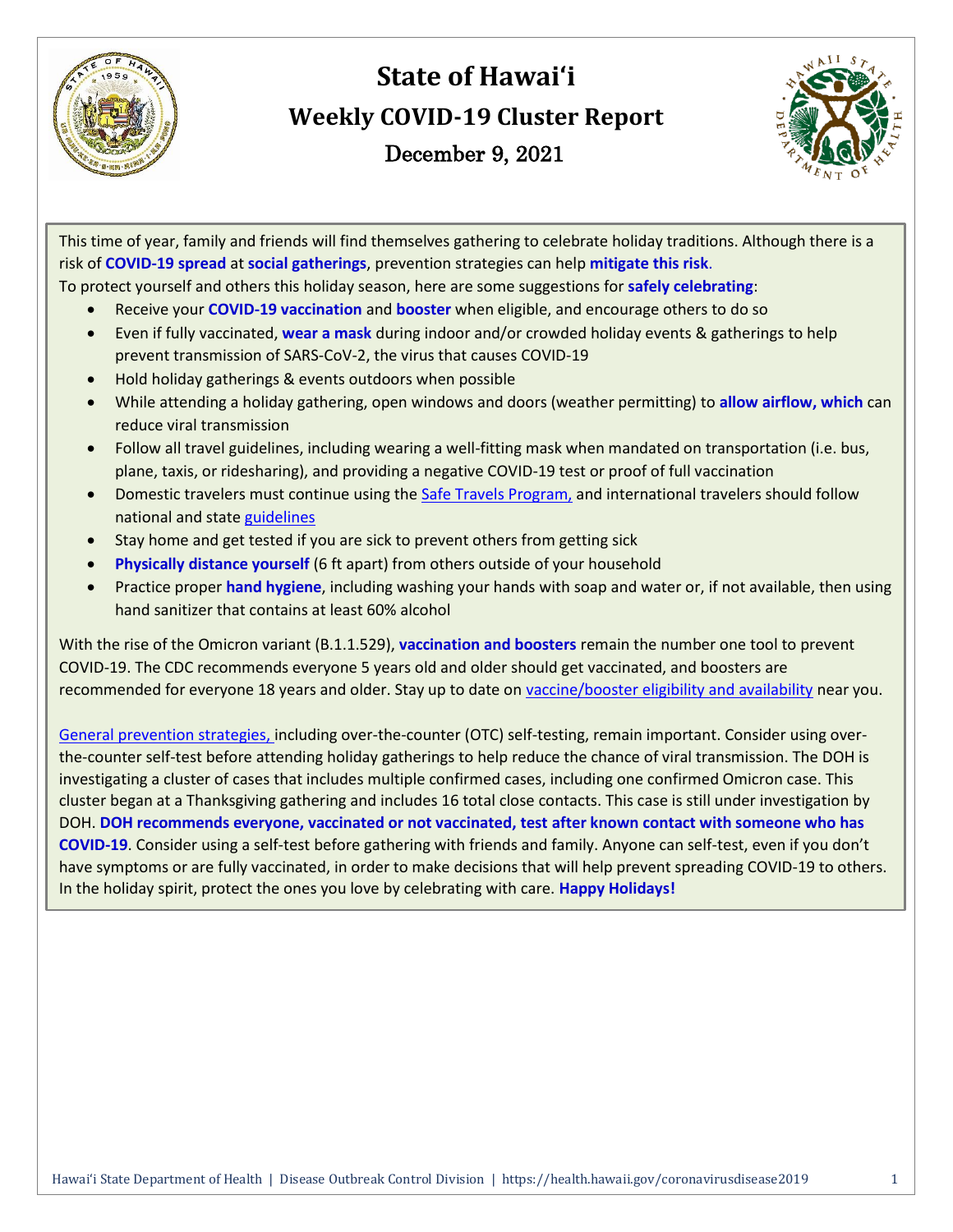#### **Introduction to the State of Hawai'i Weekly COVID-19 Cluster Report**

A disease cluster refers to multiple cases of a disease occurring at one time, in one geographic location, or among people with the same or similar shared exposures. Public health officials investigate and study disease clusters because they can provide important information about how diseases are transmitted between individuals and among groups of people; information which can then be used to identify risk factors, inform official recommendations, design interventions, and implement policies to prevent, mitigate, and stop the spread of that disease in communities.

In Hawai'i, COVID-19 clusters associated with community events, social gatherings, workplaces, and other settings have helped public health officials understand the specific settings where disease transmission is most likely to occur. As our state looks to modify current restrictions on businesses and activities implemented in response to the global COVID-19 pandemic, the Hawai'i State Department of Health is prioritizing not only investigating and analyzing local COVID-19 clusters, but also sharing current cluster information and disseminating key lessons learned to date.

It is important to note that most COVID-19 cases cannot be linked to a specific setting or cluster. Therefore, the total number of cases identified as associated with COVID-19 clusters in Hawai'i will be significantly lower than the overall total number of cases of COVID-19 identified within the State of Hawai'i. The tables below summarize COVID-19 clusters that have been identified through statewide case investigation and contact tracing efforts and are actively under investigation within the State of Hawai'i during the specified reporting week. The same cluster may be included in multiple reports from week to week if a new case has been identified within 14 days of the date the report was finalized.

#### **Definitions for Terms Used in this Report**

Because this weekly report focuses on clusters associated with non-household exposures, the definition of a **COVID-19 cluster** employed within this report is as follows:

**Three (3)** or more confirmed or probable cases of SARS-CoV-2 (the virus that causes COVID-19) linked to a particular site or event within one incubation period (14 days) *as long as those cases do not have outside exposure to each other* (i.e. they are not household members or close contacts outside the selected location).

\*\* This definition has been updated from two (2) or more confirmed or probable cases of SARS-CoV-2 to **three (3)** or more confirmed or probable cases of SARS-CoV-2 effective January 1, 2021. This change was made to reduce "noise" related to sporadic cases that may occur in the same setting, especially when community case rates are high, and is reflected in the county-specific tables beginning with the January 21, 2021 report. \*\*

**Note:** Identifying cases as part of a cluster does not necessarily imply that transmission has occurred in the site or at the event associated with the cluster.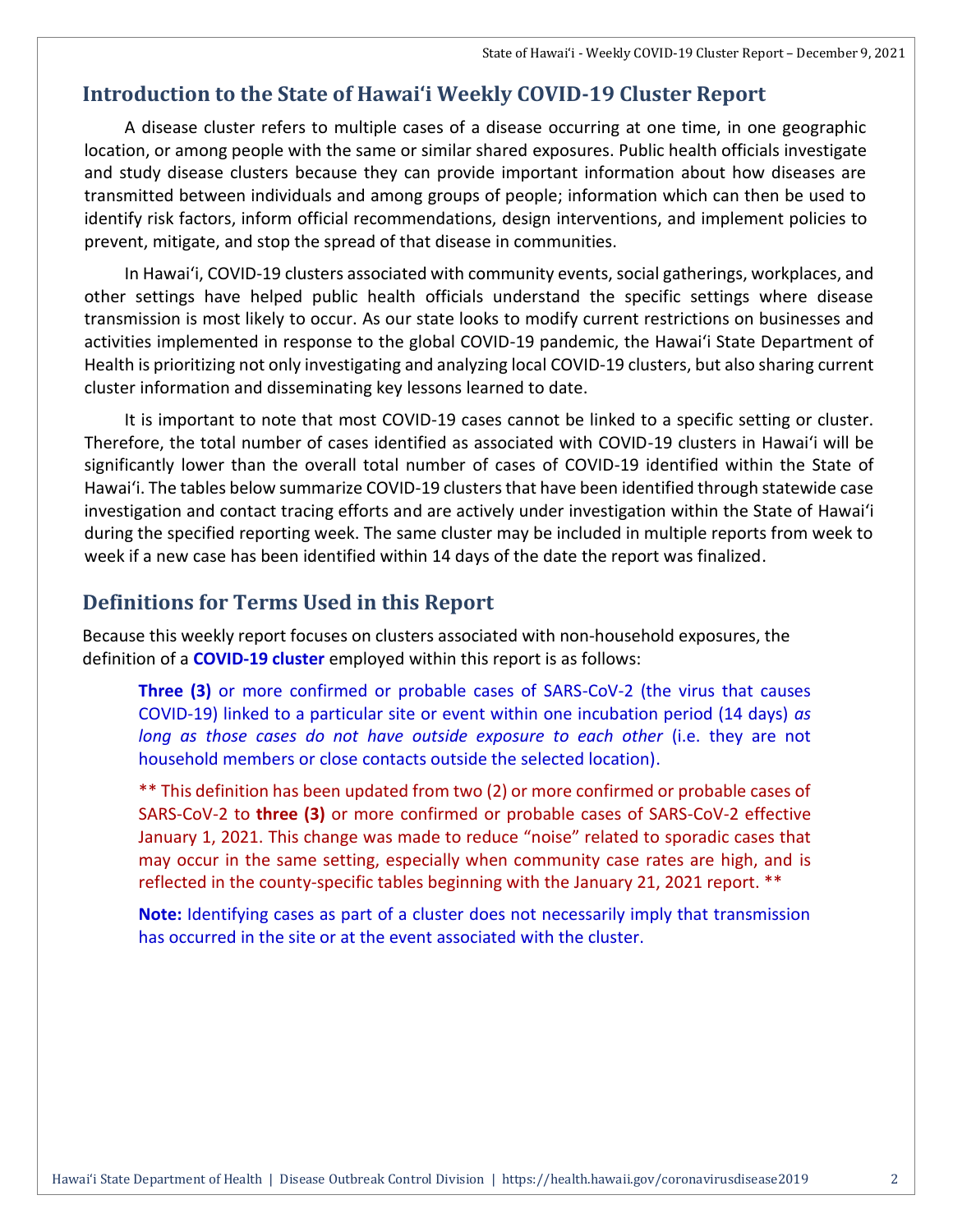Additional definitions for terms used within this report are outlined below.

| Case                                                | Both confirmed and probable cases of SARS-CoV-2 (the virus that causes<br>COVID-19), including deaths.                                                                                                                                                                                                          |  |  |  |
|-----------------------------------------------------|-----------------------------------------------------------------------------------------------------------------------------------------------------------------------------------------------------------------------------------------------------------------------------------------------------------------|--|--|--|
| <b>Confirmed case</b>                               | A case with confirmatory laboratory evidence.                                                                                                                                                                                                                                                                   |  |  |  |
| <b>Probable case</b>                                | Refers to a case:<br>Meeting clinical criteria AND epidemiologic linkage with no confirmatory<br>laboratory testing performed for SARS-CoV-2<br><b>OR</b><br>Meeting presumptive laboratory evidence<br><b>OR</b><br>Meeting vital records criteria with no confirmatory laboratory evidence for<br>SARS-CoV-2. |  |  |  |
| <b>Cases associated with</b><br>the primary setting | Refers to cases linked to a COVID-19 cluster that were directly exposed to the<br>primary site or event.                                                                                                                                                                                                        |  |  |  |
| <b>Linked cases outside</b><br>the primary setting  | Refers to cases linked to a COVID-19 cluster that were NOT directly exposed<br>to the primary site or event (for example, cases among household contacts of<br>any cases associated with the primary setting).                                                                                                  |  |  |  |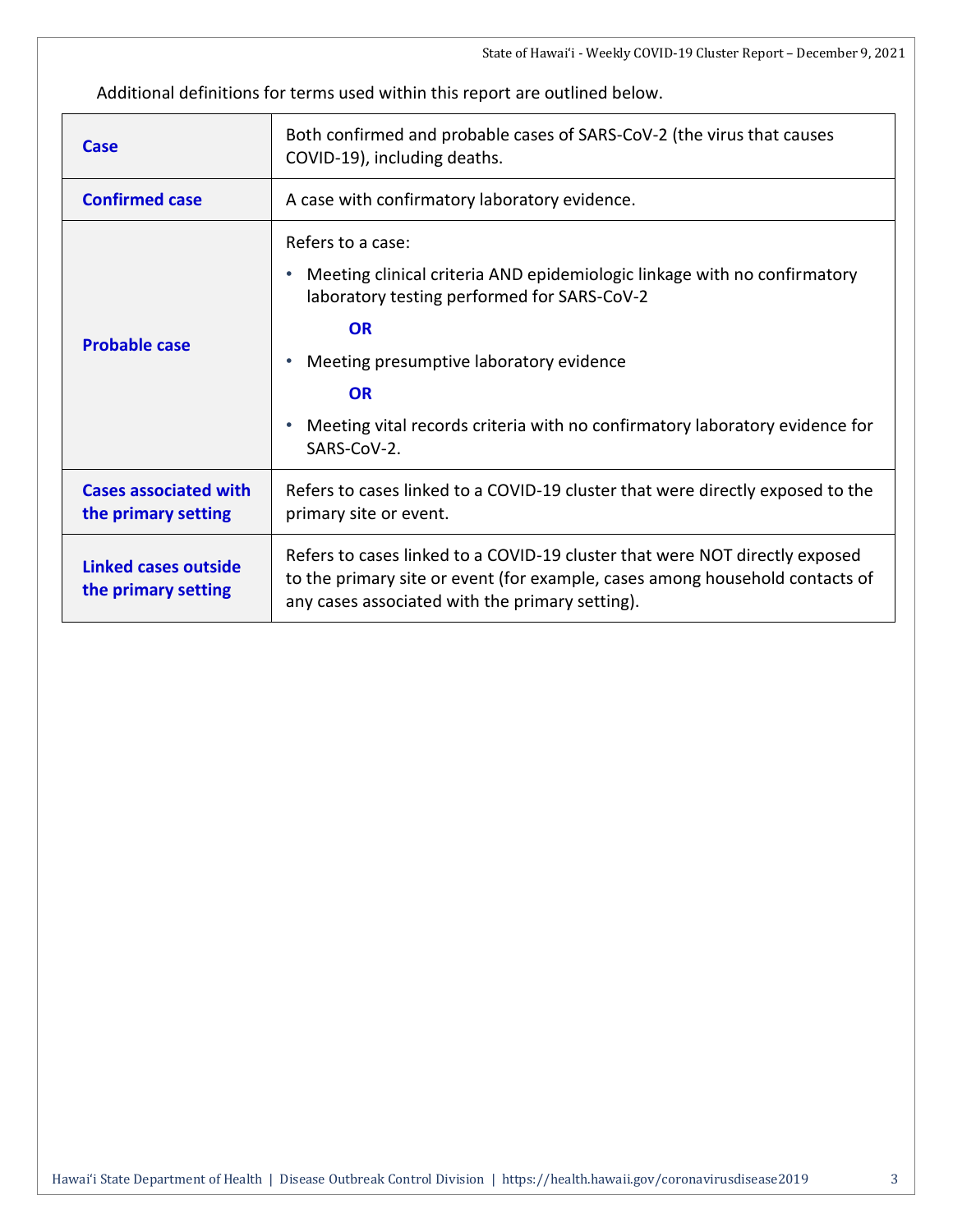## **Exposure Setting Categories**

| <b>Exposure Setting Category</b> <sup>a</sup>                                                                                                                                                                                                                                                                                  | Specific Settings Included in Category b                                                                                                                                                                                                     |  |  |  |  |  |
|--------------------------------------------------------------------------------------------------------------------------------------------------------------------------------------------------------------------------------------------------------------------------------------------------------------------------------|----------------------------------------------------------------------------------------------------------------------------------------------------------------------------------------------------------------------------------------------|--|--|--|--|--|
| <b>Congregate Settings</b>                                                                                                                                                                                                                                                                                                     |                                                                                                                                                                                                                                              |  |  |  |  |  |
| <b>Correctional Facilities</b>                                                                                                                                                                                                                                                                                                 | Jails, prisons, detention centers, correctional treatment centers /<br>"sober living" centers, transitional correctional facilities or homes /<br>"halfway houses" for adults and adolescents                                                |  |  |  |  |  |
| <b>Educational Settings</b>                                                                                                                                                                                                                                                                                                    | Preschools, K-12, and institutes of higher education, school-based<br>athletics, after school programs                                                                                                                                       |  |  |  |  |  |
| <b>Shelters</b>                                                                                                                                                                                                                                                                                                                | Facilities providing short or long-term sheltering and other social<br>services for individuals and families and groups without access to<br>permanent housing due to homelessness, disaster, emergency,<br>violence, or other circumstances |  |  |  |  |  |
| <b>Food Service, Production, and Distribution</b>                                                                                                                                                                                                                                                                              |                                                                                                                                                                                                                                              |  |  |  |  |  |
| <b>Bars &amp; Nightclubs</b>                                                                                                                                                                                                                                                                                                   | Establishments that are principally engaged in the business of selling<br>alcoholic beverages for onsite consumption                                                                                                                         |  |  |  |  |  |
| <b>Food Suppliers</b>                                                                                                                                                                                                                                                                                                          | Grocery stores, other food distributors, manufacturers, warehouses,<br>processors, farms, food pantries                                                                                                                                      |  |  |  |  |  |
| <b>Restaurants</b>                                                                                                                                                                                                                                                                                                             | Food service establishments offering either dine-in or take-out<br>services, cafeterias, banquet facilities / private event facilities / private<br>reception venues where food is served                                                    |  |  |  |  |  |
|                                                                                                                                                                                                                                                                                                                                | <b>Occupational Settings</b>                                                                                                                                                                                                                 |  |  |  |  |  |
| <b>Construction &amp; Industrial</b>                                                                                                                                                                                                                                                                                           | Construction and industrial settings, including residential and non-<br>residential construction sites, landscaping companies, shipyards, non-<br>food manufacturers, industrial warehouses, and related sales and<br>distribution centers   |  |  |  |  |  |
| <b>Other Occupational Settings</b>                                                                                                                                                                                                                                                                                             | Offices, retail establishments, first responders                                                                                                                                                                                             |  |  |  |  |  |
| <b>Travel, Lodging &amp; Tourism</b>                                                                                                                                                                                                                                                                                           | Domestic / international / interisland travel, lodging, cruise ships,<br>other tourism                                                                                                                                                       |  |  |  |  |  |
|                                                                                                                                                                                                                                                                                                                                | <b>Social and Recreational Activities</b>                                                                                                                                                                                                    |  |  |  |  |  |
| <b>Social Gatherings</b>                                                                                                                                                                                                                                                                                                       | Parties, group gatherings, weddings, funerals, other social functions                                                                                                                                                                        |  |  |  |  |  |
| <b>Places of Worship</b>                                                                                                                                                                                                                                                                                                       | Religious services and other events / activities at places of worship                                                                                                                                                                        |  |  |  |  |  |
| <sup>a</sup> COVID-19 clusters in long term care and other healthcare settings are summarized in the State of Hawai'i Weekly<br>COVID-19 Clusters in Healthcare Settings Report. Additionally, a long-term care table is included in the Disease<br>Outbreak Control Division COVID-19 Operations Report weekly on Wednesdays. |                                                                                                                                                                                                                                              |  |  |  |  |  |

*b Specific settings included in the reference table may not be exhaustive for the category.*

Hawai'i State Department of Health | Disease Outbreak Control Division | https://health.hawaii.gov/coronavirusdisease2019 4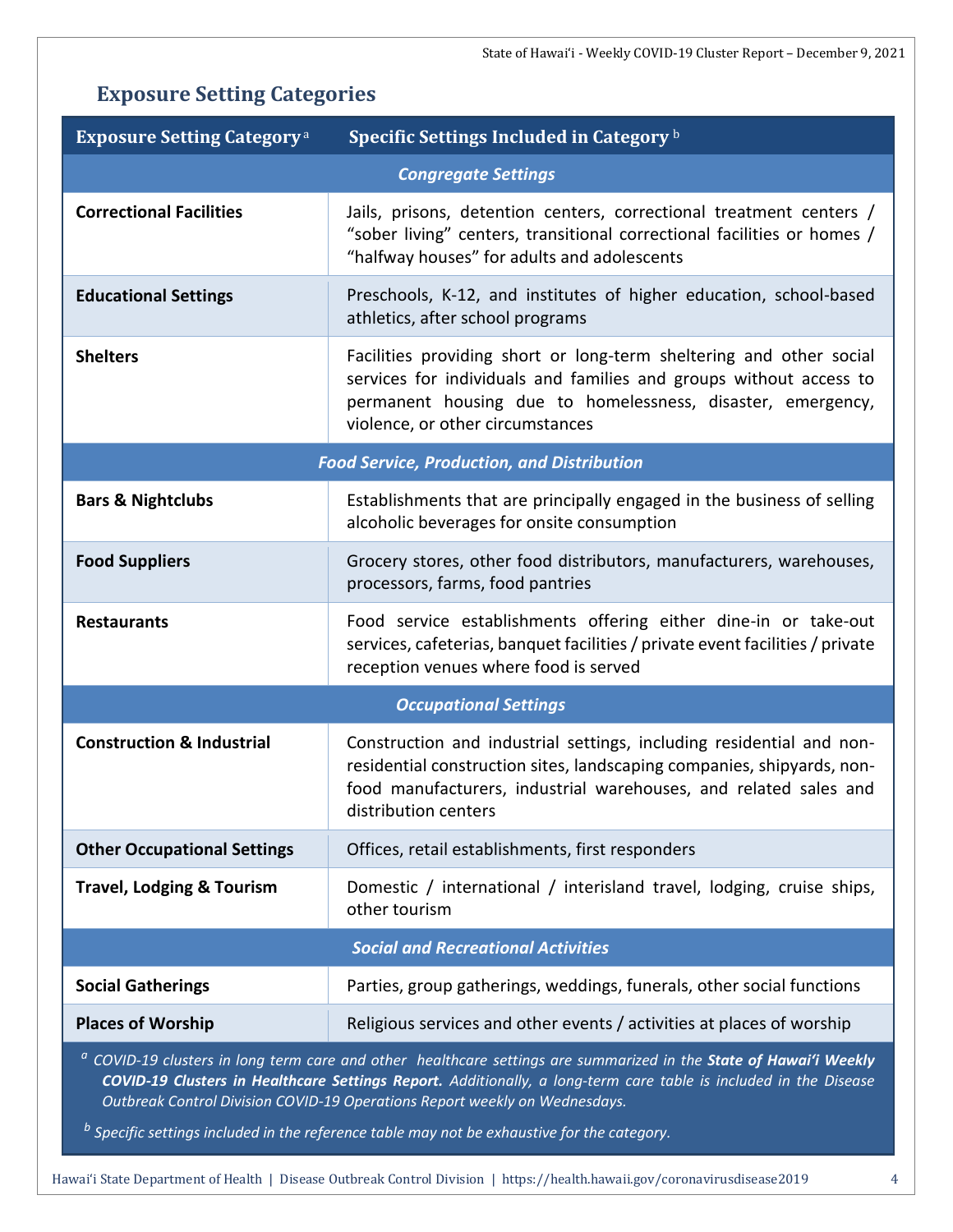## **COVID-19 Cluster Tables**

## **City & County of Honolulu**

#### **COVID-19 Clusters Under Investigation in Last 14 Days by Exposure Setting**

| <b>Exposure Category</b>                  | <b>Clusters</b><br>$($ # $)$                      | <b>Total Cases</b><br>$($ # $)$ | <b>Cases Associated with</b><br><b>Primary Setting (#)</b> | <b>Linked Cases Outside</b><br><b>Primary Setting (#)</b> |  |  |
|-------------------------------------------|---------------------------------------------------|---------------------------------|------------------------------------------------------------|-----------------------------------------------------------|--|--|
| <b>Congregate Settings</b>                |                                                   |                                 |                                                            |                                                           |  |  |
| <b>Correctional Facilities</b>            | $\overline{O}$                                    | $\overline{O}$                  | $\overline{O}$                                             | $\overline{O}$                                            |  |  |
| <b>Educational Settings</b>               | $\overline{O}$                                    | $\overline{O}$                  | $\mathcal{O}$                                              | 0                                                         |  |  |
| <b>Shelters</b>                           | $\boldsymbol{0}$                                  | $\boldsymbol{0}$                | $\cal O$                                                   | $\overline{O}$                                            |  |  |
|                                           | <b>Food Service, Production, and Distribution</b> |                                 |                                                            |                                                           |  |  |
| <b>Bars &amp; Nightclubs</b>              | $\overline{O}$                                    | $\overline{0}$                  | $\overline{O}$                                             | $\overline{O}$                                            |  |  |
| <b>Food Suppliers</b>                     | $\mathbf{1}$                                      | 8                               | 6                                                          | $\overline{2}$                                            |  |  |
| <b>Restaurants</b>                        | $\mathcal{O}$                                     | $\overline{O}$                  | $\overline{O}$                                             | $\overline{O}$                                            |  |  |
| <b>Occupational Settings</b>              |                                                   |                                 |                                                            |                                                           |  |  |
| <b>Construction &amp; Industrial</b>      | $\overline{O}$                                    | $\overline{O}$                  | $\overline{O}$                                             | $\overline{O}$                                            |  |  |
| <b>Other Occupational Settings</b>        | $\overline{O}$                                    | $\overline{O}$                  | $\mathcal{O}$                                              | $\mathcal O$                                              |  |  |
| <b>Travel, Lodging &amp; Tourism</b>      | $\overline{O}$                                    | $\overline{0}$                  | $\overline{O}$                                             | $\overline{O}$                                            |  |  |
| <b>Social and Recreational Activities</b> |                                                   |                                 |                                                            |                                                           |  |  |
| <b>Social Gatherings</b>                  | $\boldsymbol{0}$                                  | $\overline{O}$                  | $\overline{O}$                                             | $\overline{O}$                                            |  |  |
| <b>Places of Worship</b>                  | $\boldsymbol{0}$                                  | $\mathcal{O}$                   | $\overline{O}$                                             | $\overline{O}$                                            |  |  |
| <b>Gyms</b>                               | $\cal O$                                          | $\cal O$                        | ${\cal O}$                                                 | ${\cal O}$                                                |  |  |
| <b>Other</b>                              |                                                   |                                 |                                                            |                                                           |  |  |
| <b>Other</b>                              | ${\cal O}$                                        | ${\cal O}$                      | ${\cal O}$                                                 | ${\cal O}$                                                |  |  |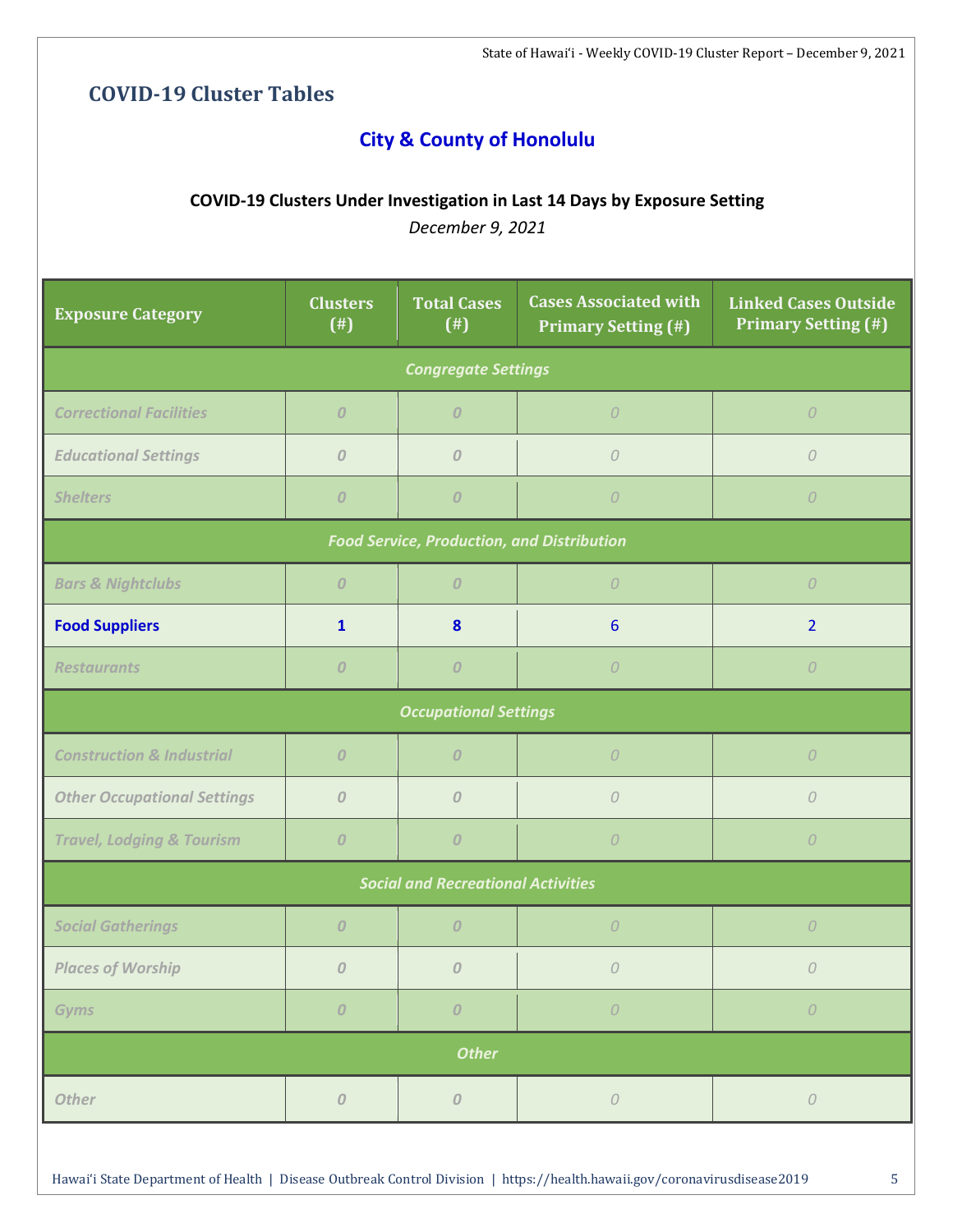## **Maui County**

#### **COVID-19 Clusters Under Investigation in Last 14 Days by Exposure Setting**

| <b>Exposure Category</b>                          | <b>Clusters</b><br>$($ # $)$ | <b>Total Cases</b><br>$($ # $)$ | <b>Cases Associated with</b><br><b>Primary Setting (#)</b> | <b>Linked Cases Outside</b><br><b>Primary Setting (#)</b> |  |
|---------------------------------------------------|------------------------------|---------------------------------|------------------------------------------------------------|-----------------------------------------------------------|--|
|                                                   |                              | <b>Congregate Settings</b>      |                                                            |                                                           |  |
| <b>Correctional Facilities</b>                    | $\overline{0}$               | $\overline{O}$                  | $\overline{O}$                                             | $\overline{O}$                                            |  |
| <b>Educational Settings</b>                       | $\mathbf{1}$                 | 6                               | $\overline{4}$                                             | $\overline{2}$                                            |  |
| <b>Shelters</b>                                   | $\boldsymbol{0}$             | $\boldsymbol{O}$                | ${\cal O}$                                                 | $\overline{O}$                                            |  |
| <b>Food Service, Production, and Distribution</b> |                              |                                 |                                                            |                                                           |  |
| <b>Bars &amp; Nightclubs</b>                      | $\overline{O}$               | $\overline{0}$                  | $\overline{O}$                                             | $\overline{O}$                                            |  |
| <b>Food Suppliers</b>                             | $\cal O$                     | $\mathcal O$                    | ${\cal O}$                                                 | ${\cal O}$                                                |  |
| <b>Restaurants</b>                                | $\overline{0}$               | $\overline{O}$                  | $\overline{O}$                                             | $\overline{O}$                                            |  |
| <b>Occupational Settings</b>                      |                              |                                 |                                                            |                                                           |  |
| <b>Construction &amp; Industrial</b>              | $\overline{O}$               | $\boldsymbol{O}$                | ${\cal O}$                                                 | $\overline{O}$                                            |  |
| <b>Other Occupational Settings</b>                | $\mathbf{1}$                 | $\overline{\mathbf{4}}$         | $\overline{4}$                                             | $\mathbf{0}$                                              |  |
| <b>Travel, Lodging &amp; Tourism</b>              | $\overline{\mathbf{4}}$      | 19                              | 13                                                         | $6\phantom{1}6$                                           |  |
| <b>Social and Recreational Activities</b>         |                              |                                 |                                                            |                                                           |  |
| <b>Social Gatherings</b>                          | $\mathbf{1}$                 | 33                              | 20                                                         | 13                                                        |  |
| <b>Places of Worship</b>                          | $\mathbf{1}$                 | 22                              | 16                                                         | 6 <sup>1</sup>                                            |  |
| <b>Gyms</b>                                       | $\cal O$                     | $\cal O$                        | ${\cal O}$                                                 | ${\cal O}$                                                |  |
| <b>Other</b>                                      |                              |                                 |                                                            |                                                           |  |
| <b>Other</b>                                      | ${\cal O}$                   | $\cal O$                        | ${\cal O}$                                                 | ${\cal O}$                                                |  |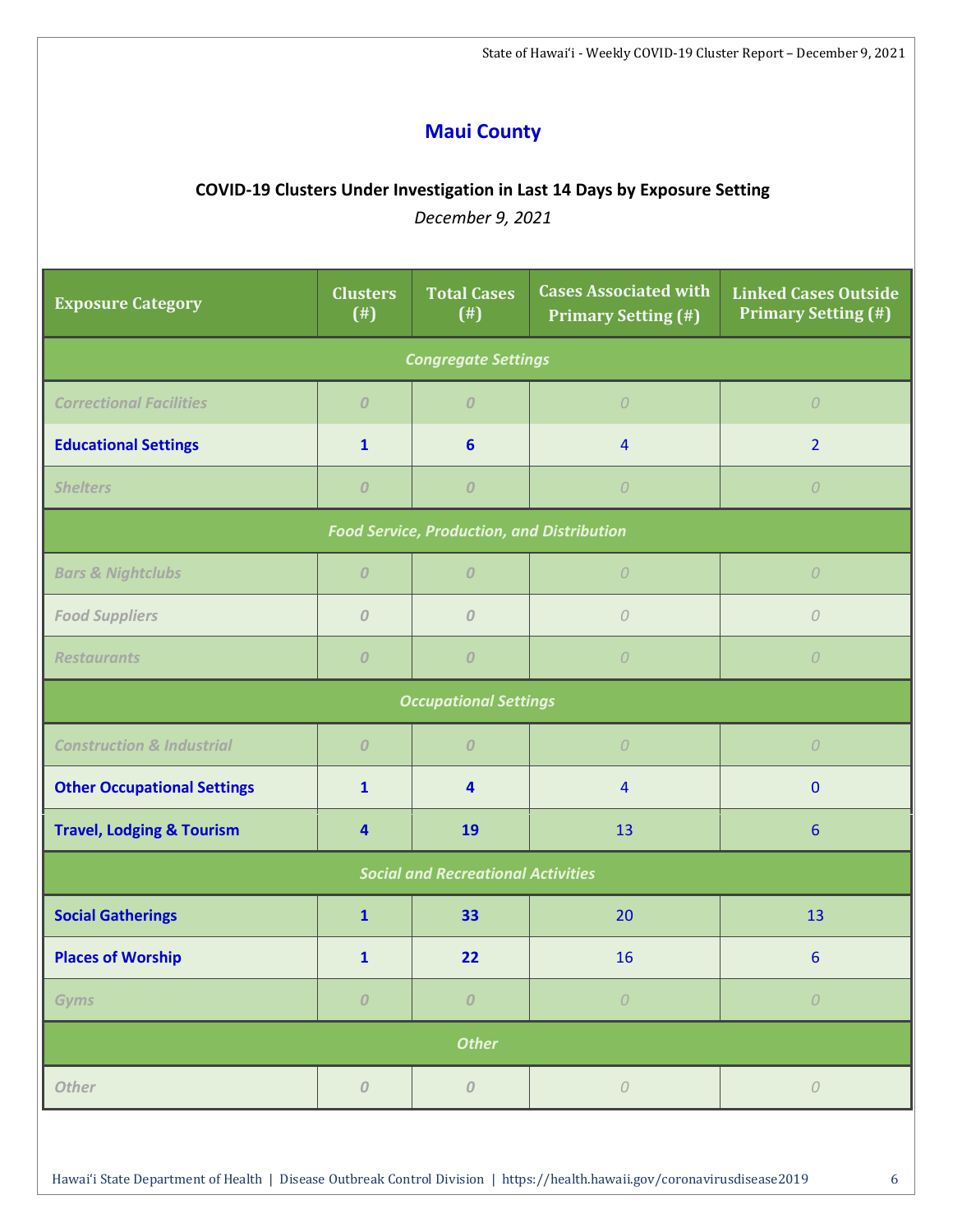## **Hawai'i County**

#### **COVID-19 Clusters Under Investigation in Last 14 Days by Exposure Setting**

| <b>Exposure Category</b>                          | <b>Clusters</b><br>$($ # $)$ | <b>Total Cases</b><br>$($ # $)$ | <b>Cases Associated with</b><br><b>Primary Setting (#)</b> | <b>Linked Cases Outside</b><br><b>Primary Setting (#)</b> |  |
|---------------------------------------------------|------------------------------|---------------------------------|------------------------------------------------------------|-----------------------------------------------------------|--|
| <b>Congregate Settings</b>                        |                              |                                 |                                                            |                                                           |  |
| <b>Correctional Facilities</b>                    | $\overline{O}$               | $\boldsymbol{O}$                | $\cal O$                                                   | $\overline{O}$                                            |  |
| <b>Educational Settings</b>                       | $\overline{O}$               | $\overline{0}$                  | $\overline{O}$                                             | $\cal O$                                                  |  |
| <b>Shelters</b>                                   | $\overline{O}$               | $\boldsymbol{0}$                | $\cal O$                                                   | $\overline{O}$                                            |  |
| <b>Food Service, Production, and Distribution</b> |                              |                                 |                                                            |                                                           |  |
| <b>Bars &amp; Nightclubs</b>                      | $\overline{0}$               | $\overline{O}$                  | $\overline{O}$                                             | $\overline{O}$                                            |  |
| <b>Food Suppliers</b>                             | $\mathcal O$                 | $\overline{O}$                  | 0                                                          | $\mathcal O$                                              |  |
| <b>Restaurants</b>                                | $\overline{O}$               | $\boldsymbol{O}$                | $\overline{O}$                                             | $\overline{O}$                                            |  |
|                                                   |                              | <b>Occupational Settings</b>    |                                                            |                                                           |  |
| <b>Construction &amp; Industrial</b>              | $\overline{O}$               | $\overline{O}$                  | $\overline{O}$                                             | $\overline{O}$                                            |  |
| <b>Other Occupational Settings</b>                | $\overline{O}$               | $\boldsymbol{0}$                | $\mathcal{O}$                                              | $\cal O$                                                  |  |
| <b>Travel, Lodging &amp; Tourism</b>              | $\overline{0}$               | $\overline{O}$                  | $\overline{O}$                                             | $\overline{O}$                                            |  |
| <b>Social and Recreational Activities</b>         |                              |                                 |                                                            |                                                           |  |
| <b>Social Gatherings</b>                          | $\mathbf{1}$                 | 19                              | $\overline{4}$                                             | 15                                                        |  |
| <b>Places of Worship</b>                          | $\mathcal{O}$                | $\overline{0}$                  | $\overline{O}$                                             | 0                                                         |  |
| <b>Gyms</b>                                       | $\cal O$                     | $\pmb{\mathit{O}}$              | ${\cal O}$                                                 | ${\cal O}$                                                |  |
| <b>Other</b>                                      |                              |                                 |                                                            |                                                           |  |
| <b>Other</b>                                      | ${\cal O}$                   | ${\cal O}$                      | ${\cal O}$                                                 | ${\cal O}$                                                |  |